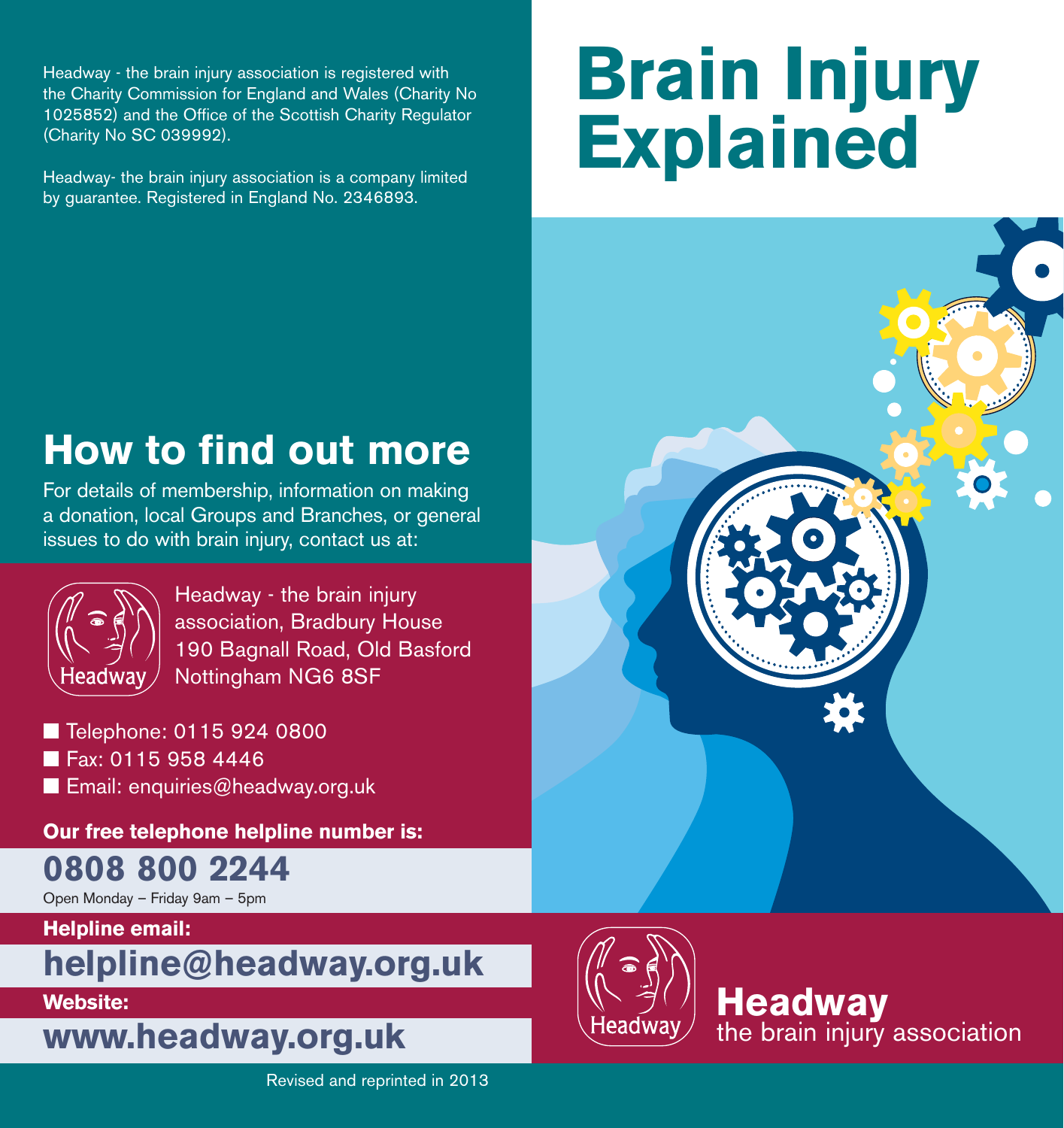## **What is brain injury? What are the effects**

Equired brain injury (ABI) refers to any form<br>of brain injury that has occurred since birth.<br>This includes traumatic brain injury (TBI),<br>which is the result of a severe blow or jolt to of brain injury that has occurred since birth. This includes traumatic brain injury (TBI), which is the result of a severe blow or jolt to the head and is most commonly caused by road traffic incidents, falls and assaults.

Other common causes of ABI are strokes (including haemorrhages caused by ruptured aneurysms), viral infections (e.g. encephalitis and meningitis), brain tumours, and hypoxic/anoxic (lack of oxygen) injuries.

### **How common is brain injury?**

**I** n 2011-12 there were over 350,000 UK hospital admissions for the types of acquired brain injury described above.

This equates to one admission every 90 seconds. The rate of admissions in the UK population is 558 per 100,000.

Approximately 170,000 admissions were for nonsuperficial head injuries. Of these, 10,000 to 20,000 people will have sustained a severe traumatic brain injury.

It is estimated that at least one million people in the UK have long-term disabilities as a result of acquired brain injury.

# **of brain injury?**

rain injury affects each person in different ways. Even seemingly subtle problems can completely change the lives of people with brain injury and their loved ones.

#### Physical problems:

- Weakness or paralysis
- Sensory impairment
- Epilepsy
- Movement and co-ordination problems
- **O** Fatigue
- Sexual problems
- Hormonal imbalances
- Speech difficulties

#### Emotional problems:

- Anxiety and depression
- Mood swings
- Apathy and loss of motivation
- Anger and irritability
- **•** Impulsivity and disinhibition
- Personality changes

#### Cognitive problems:

- Memory problems
- Reduced attention and concentration
- Reduced speed of information processing
- **O** Impaired insight and empathy
- Impaired understanding of language
- Difficulty recognising faces or objects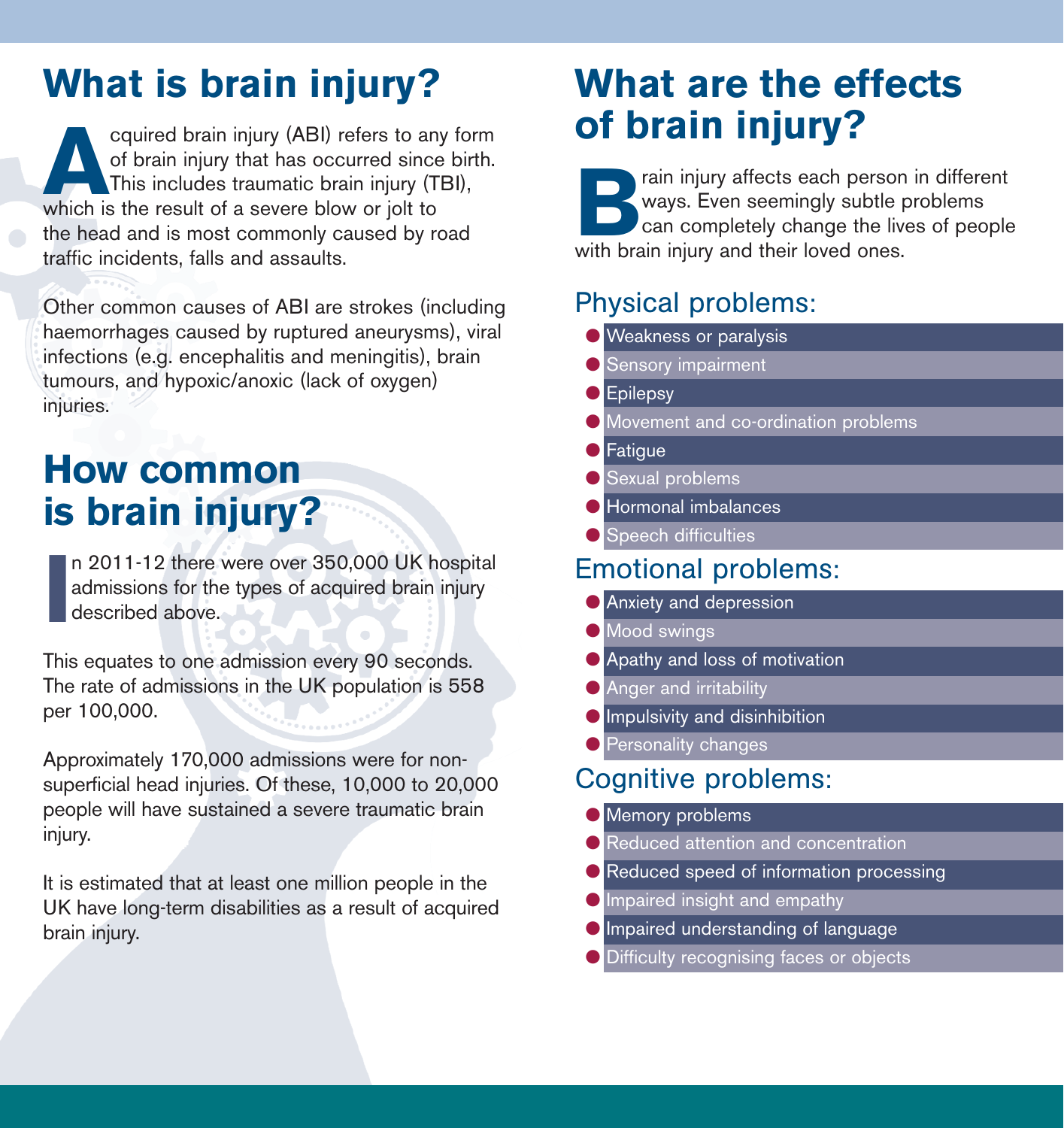## **About Headway**

**A**t Headway, we want<br>
to help people<br>
understand about<br>
brain injury. We provide to help people understand about information, support and



services to people with a brain injury, their families, carers and professionals.

A network of over 100 Groups & Branches across the UK provide an opportunity to talk to others in a similar situation. Members can receive practical help and support in coping with the challenges they are experiencing, find out what local services are available, and share in the emotional roller-coaster that is life with a brain injury.

Across the UK, there are more than 60 Headway Centres. These facilities are run in a relaxed and welcoming environment. They help brain injury survivors to learn new skills, regain lost ones and re-integrate into society. Headway Centres also provide much needed respite for families and carers.

A wide range of activities, from memory improvement to practical life skills, is offered at Headway Centres. These activities are based on the needs of the individuals attending. Some people attend for several years; others attend for a



shorter time before moving on, perhaps to an educational course or some form of employment.

## **What do people say?**

*I come here because there are people at the Centre to talk to and there are lots of activities people at the Centre to talk to and there are lots of activities. I have found that it has helped me to do new things and has given* me more confidence when<br>meeting new people. 99 *meeting new people.* Headway Centre attendee

**66** *Headway has been the only consistent source of informal support and advice through consistent source of information, support and advice throughout*<br> *" our experience*. *our experience.*  Wife of brain injury survivor

*It is not until I became involved* with my local Headway Group that I began to realise the true *with my local Headway Group that I began to realise the true effects of brain injuries on the individuals and their families. Ten years later, I am still learning from the members and never cease to wonder at their capacity to survive and to cope with their problems. "*Neurosurgeon